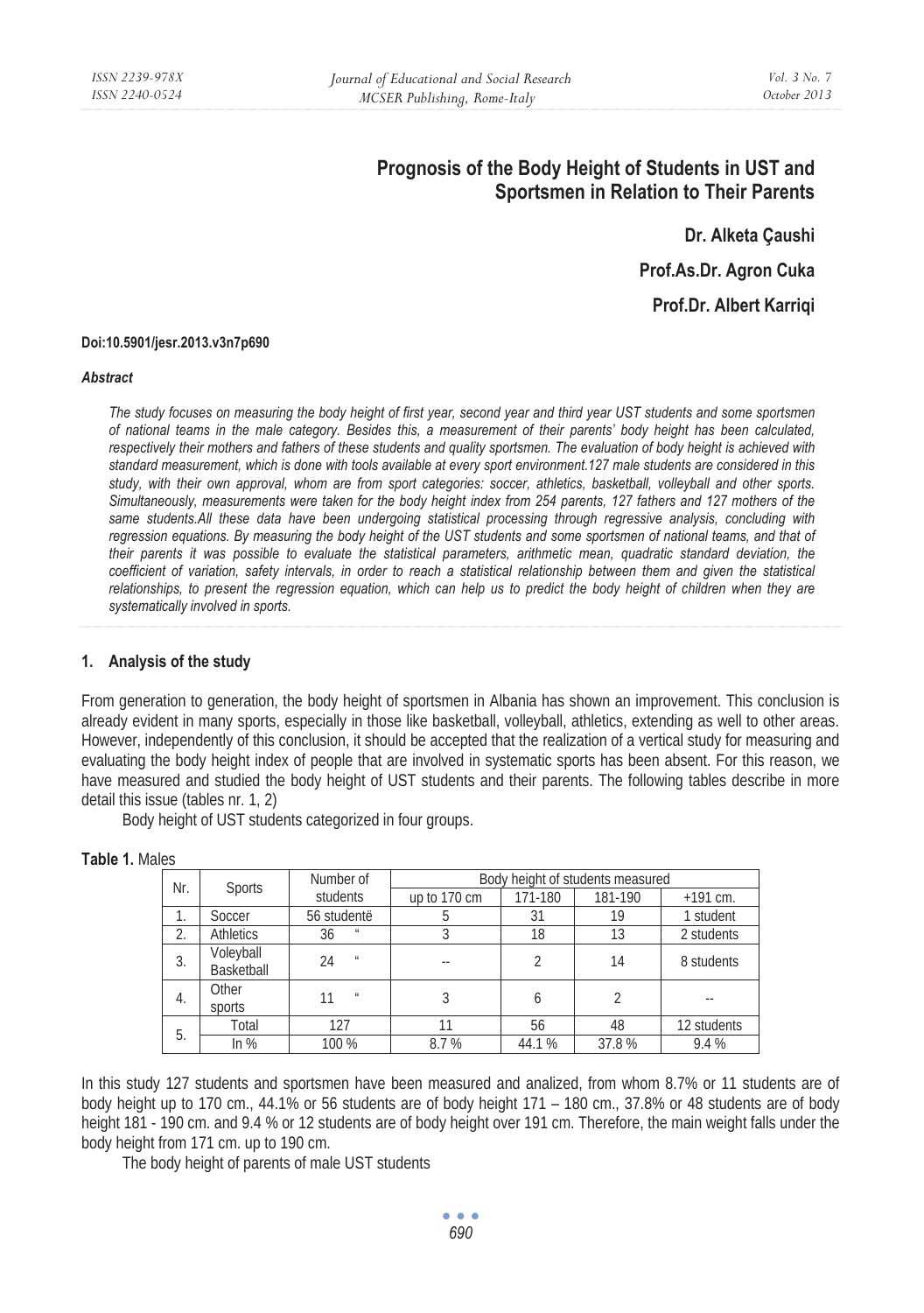**Tabela 2.** 

| Nr. | Parents        | Their  | Body height of the parents of students |             |              |            |  |
|-----|----------------|--------|----------------------------------------|-------------|--------------|------------|--|
|     |                | number | Up to 170 cm.                          | 171-180     | 181-190      | $+191$ cm. |  |
|     | Fathers        | 127    | 25 fathers<br>19.7%                    | 58<br>45.7% | 39<br>30.7 % | 3.9%       |  |
|     | <b>Mothers</b> | 127    | Up to 160 cm.                          | 161-170     | 171-180      | $+181$ cm. |  |
|     |                |        | 22 mothers<br>17.3%                    | 65<br>51.2% | 37<br>29.1 % | 2.4 %      |  |

If we are to compare the above two tables we would notice that the fathers of students with body height below 170 cm. are 19.7% of the total of 127 observed. Therefore, if we compare the body height among students and their fathers we obtain a positive difference of 11%. This difference is similar even in the other body heights measured. The conclusive observation is that the body heights of UST students is higher than their fathers. Meanwhile, it must be accepted that independently of other cases of measurements that show a difference between body heights of students and their fathers, with an insignificant and even detached cases with even lower measures than their fathers, we can still conclude that the dominance of body height of students as compared to their fathers holds a positive sign.

Therefore, through this experiment we have aimed to realize the relationship of the body height index of sportsmen and their parents. In order to statistically prove these relationships we have conducted a research for over a year in measuring the body height of students and their parents. Along the way, we have utilized the aid of applied mathematics, which has made possible the statistical elaboration by methods of statistical mathematics.

In order to statistically prove the data of the study we have elaborated on simple statistics and for every body height of UST students, quality sportsmen and their parents, statistical parameters were evaluated, such as arithmetic mean, quadratic standard deviation, coefficient of variation and safety intervals for the mean.

In basis of data elaboration we notice a not so strong correlation from the relationship between the data of body height.

# *1.1 Analysis*

Since R=0.65 and R<sup>2</sup>=0.43 we understand that the body height of male students is explained by 43% of the sample in relation to the body height of their mothers. Likewise, R=0.65 tells us that there exists a linear relationship between body heights of males and LT of their mothers in the same direction and with positive sign, but this relationship is linearly not very strong, because R is greater than a coefficient of 0.75.

The existing relationship between male students and their mothers is quite good, since we are considering R=0.65 and  $R<sup>2</sup> = 0.43$ . Bazed on the above information, the regression equation for measuring the body height of males and their mothers is like follows:

Y =21.801+0.95×X1

Where;  $X1$  = Mothers' body height  $Y$  = Male students' body height

# **2. Male students and their fathers**

The relationship that exists between male students and their father is better than the first case, considering  $R = 0.694$ . and  $R<sup>2</sup> = 0,482$ . Because the R values for a very strong relationship tends towards R>0.75 dhe R<sup>2</sup>>0.85, we say that the relationship is relatively strong, but not very strong. In the case where  $R<sup>2</sup>=0.48$  we should understand that the height of male students is explained by 48% of the sample, whereas R=0.69 shows a relationship between the height of male students and the height of the father in the same direction. In this case, the equation is presented like follows:

 $Y = 30.172 + 0.84 \times X1$ 

Where;  $X1$  = Height of fathers  $Y$  = Body height of male students

# **3. Analysis of relationships of LT of male students and their parents**

The analysis of statistical relationships between male students and their mothers and fathers is done up to this point only for each relationship with one of the parents. Meanwhile, for purposes of a fuller and more important predictability of body height of students and their parents included in this study, we have obtained a joint statistical equation that includes in it both parents, which means that the body height of male students and their parents is of a specific order. Besides that, a